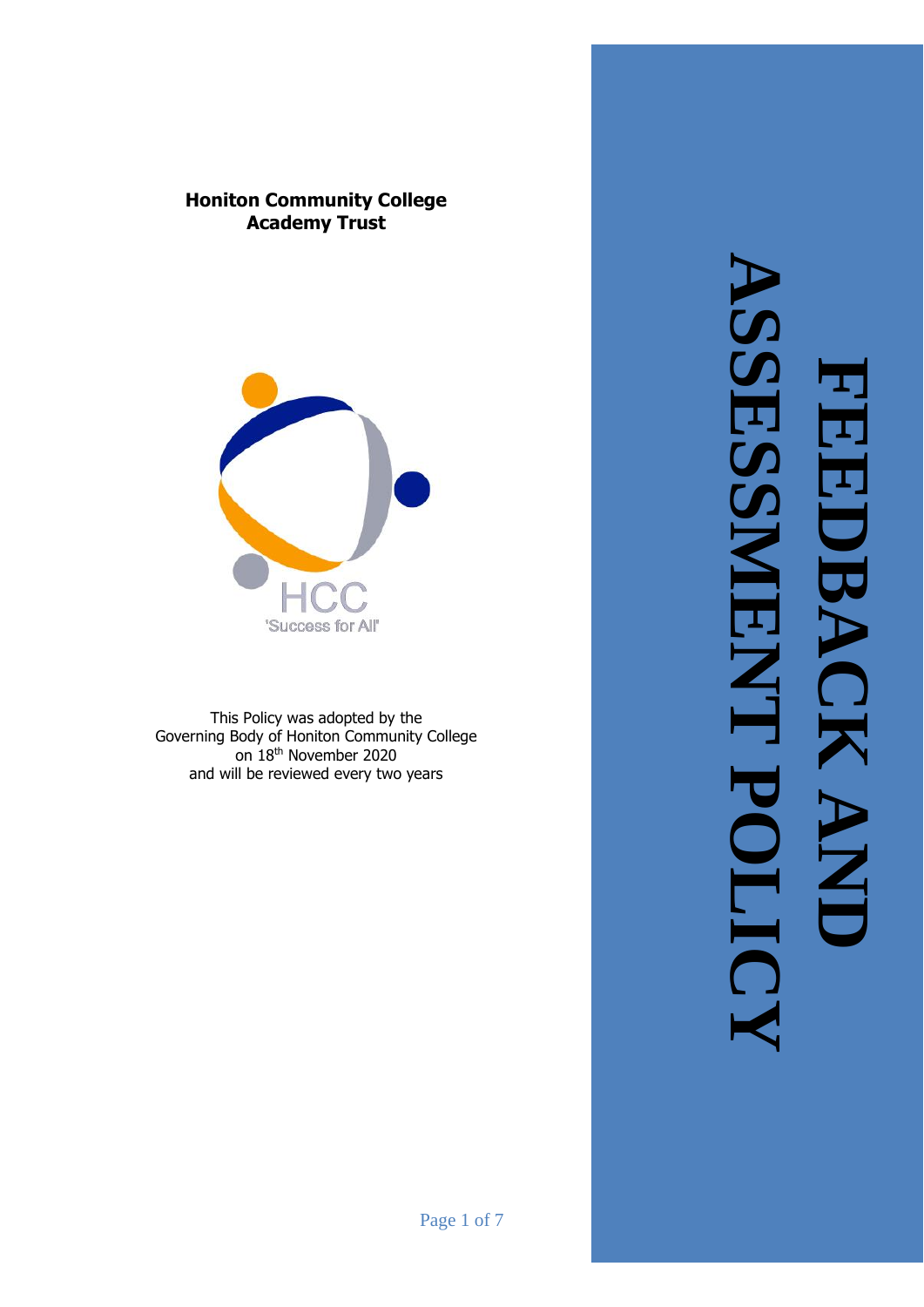# **HCC Feedback and Assessment Policy**

## **Purpose**

**To ensure that feedback and assessment is an integral part of the teaching and learning process as it is key to supporting students to reach their potential.**

### **Effective Feedback should:**

- $\triangleright$  Provide a clear and accurate picture of the skills and knowledge that a student has acquired, the progress they have made and a diagnostic indication of what they need to do next
- ➢ Support teacher reflection on schemes of work and inform future **curriculum** planning and development
- $\triangleright$  Inform teaching by showing how future learning activities need to be differentiated for individuals to raise attainment and maximise future progress
- $\triangleright$  Allow for careful tracking of progress and interventions implemented if necessary
- $\triangleright$  Motivate and encourage students to put in the effort to continue improving
- $\triangleright$  Encourage teachers by showing that their teaching is leading to better student progress
- ➢ Support effective learning dialogues between staff and students and parents/carers.

### **General Principles**

- The effect is more important than the form
- Good feedback causes thinking rather than just giving an answer
- Specific praise can be used: regular feedback on success motivates and enhances self-esteem
- Assessment for learning and effective feedback will be built into the planning of all lessons (see also Self and Peer assessment below)
- Guided Reflection and Improvement Time (GRIT) is built into lesson time and/or as a home learning exercise, for students to respond and act upon feedback
- To support the aims in our Literacy Policy feedback should highlight the accuracy of spellings, punctuation and grammar (SPAG) using the codes noted below
- To support the Home Learning Policy, home learning tasks will be reviewed for feedback within 2 weeks
- Pride in good presentation will be promoted and students with poor presentation supported and/or challenged

### **Process**

### **Formative Assessment:**

Formative assessment encompasses all the strategies used during a scheme of learning, such as verbal and written feedback from the teacher, peer assessment and oral feedback, and self-assessment and assessment. Students will be taught how to use peer and self-assessment effectively in each department

Peer assessment is not simply swapping books to mark answers right or wrong; it involves some cognitive process on the part of the marker and will involve an element of training students on to assess each other's work. This should give students a deeper understanding of how to construct responses to assessment tasks. For example, students could be asked to provide constructive advice on the layout of another student's work, or perhaps check spellings of key words. Providing mark schemes for students to mark each other's tests at KS4 can promote valuable discussion on what the examiner is looking for.

By making learning goals explicit and involving students in self and peer assessment, formative assessment promotes students as agents in their own learning, increasing student motivation and autonomy, as well as learning.

### **Summative Assessment:**

Summative assessment is the assessment that takes place at the end of the unit/topic. It could take the form of tests/ mock exams which are a valuable tool for gauging the level of a student's understanding and for tracking individuals' progress over time.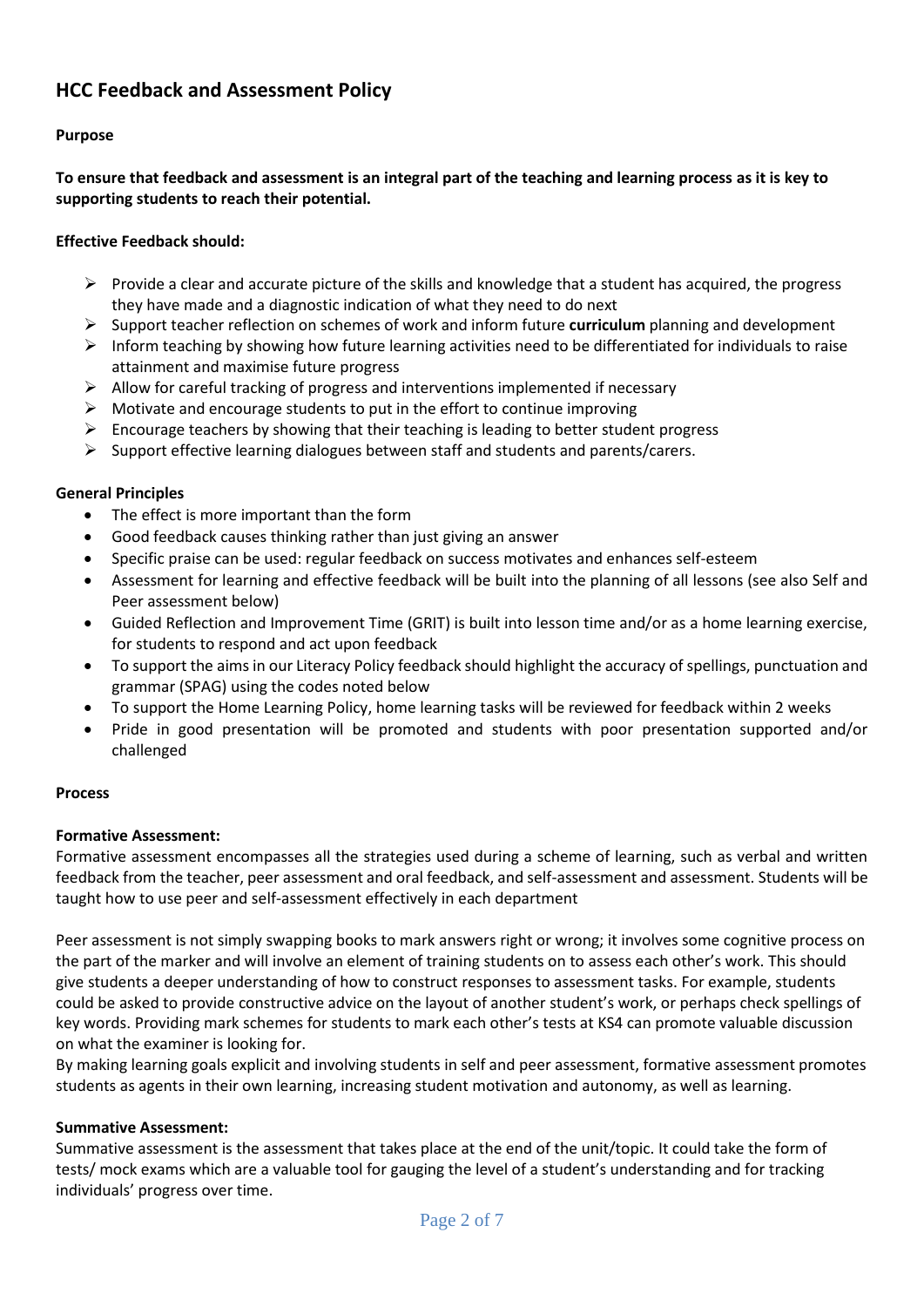It could take the form of a review of a student's learning journey over the course of a project/ unit/ topic. This would be assessed by looking at how well they have met overarching assessment objectives that would have been shared with the student at the start. Summative assessments are designed collaboratively by all the teachers of a subject and early in the planning process when Schemes of Learning are written. They are written with the Learning Focus/ objectives clearly in mind. Assessments are designed to be cumulative and will assess a student's understanding of a curriculum, not an individual unit. It is important that the test/assessment is based on the work that has been taught rather than a full GCSE/Alevel paper part way through the course.

Fairness is fundamentally important. All assessments are designed to enable the broadest possible population of students to show what they know and can do, without being unfairly hampered by characteristics that are irrelevant to what is being assessed, for example students who are not proficient in the language of the test finding it difficult to demonstrate their mathematical ability. At KS3 and Y9 it is vital that we collect evidence that is needed for exam concessions. In practice this means giving a student the opportunity to show what they could do with extra time. The best practice should be that in a test the students rules off where they get to in the allotted time and then has up to 20% extra time. This can then be assessed and archived with the SEND team for future reference. At KS4 and 5 it is important that we consider any access arrangements students may need for exams. Tests must also be valid for purpose and generate information that can be acted upon and provides productive and useable feedback for all intended users.

## **Role of the student**

- Engage fully in self-assessment and peer assessment processes using resources provided by the teacher
	- $\triangleright$  Always self-assess and proof-read work (checking for common literacy errors)
	- $\triangleright$  Use the checklist/ success criteria/mark scheme



• Respond to WWW/EBI/ Next Steps in GRIT to 'feed-forward' and improve their learning

## **Role of the teacher**

- Every 10-12 lessons feedback gives individual targets on how to improve. This can relate to the learning objectives, concepts or assessments being assessed, ways to improve layout, or even performance in oral / practical work.
- There will be certain subjects such as Belief and Values, whereby a three-week interval or more would be appropriate. Department schemes of learning should provide guidance in relation to an appropriate marking interval.
- It may be appropriate for teachers to select a sample of books to check and give feedback on to support whole class progress.
- During the lesson teachers will also be giving verbal feedback to students throughout. This should be given equal value to any other strategy as it is personalised and students can respond immediately.
- Feedback must be concrete, specific and useful so that students can take action to improve their work.
- Written feedback could be in the following format:

## **W.W.W:** (What Worked Well)

A reference to what the student has understood based upon the assessment criteria or learning objective. It is important that the students know what to continue to do as well as what to improve. **E.B.I:** (Even Better If)

A clear target for improvement.

### **Questions to consider**

Teachers may pose questions to the student to deepen their thinking, challenge their perceptions, make links in their learning and check understanding.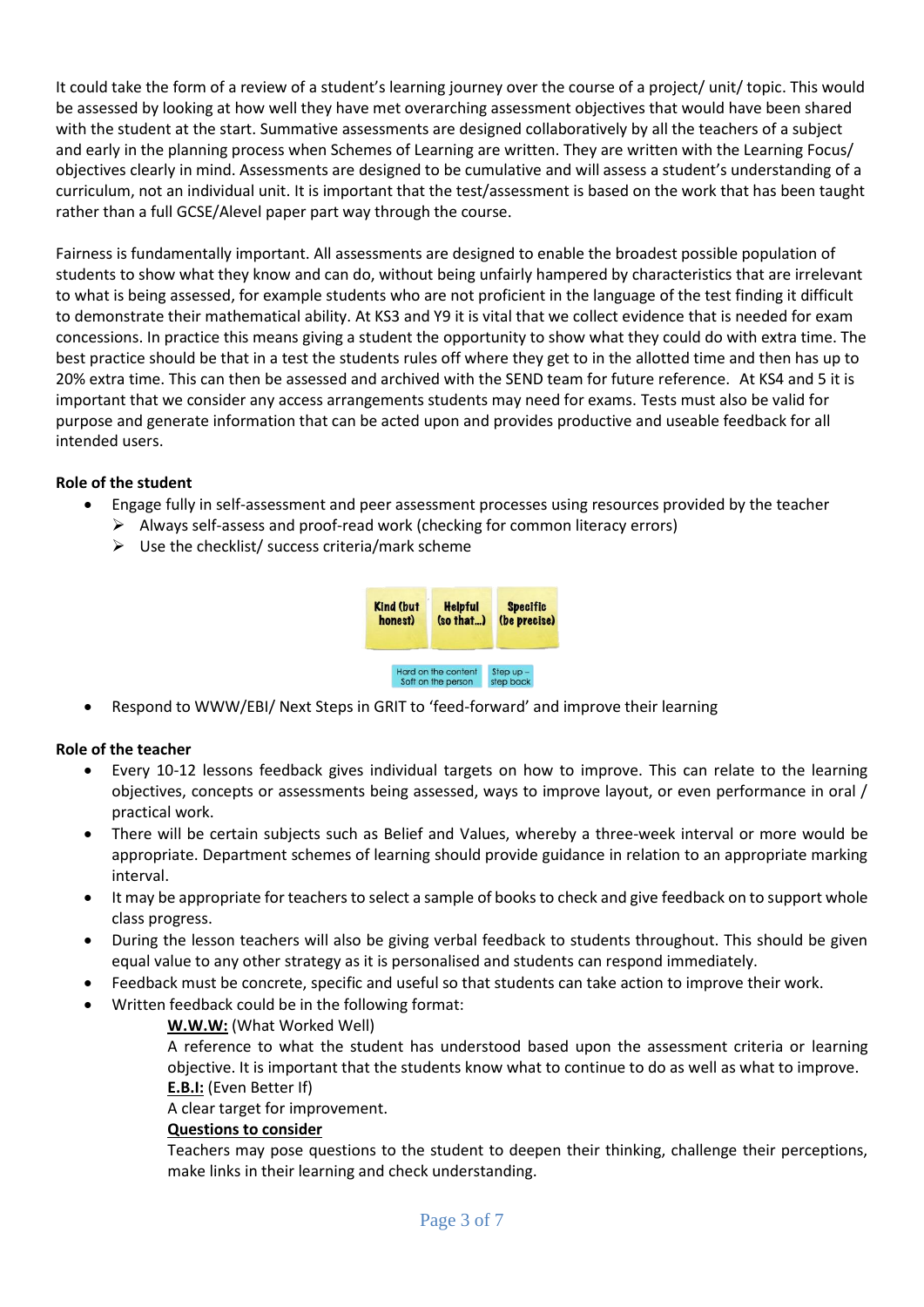- The evidence in teachers' markbooks/marksheets should support the college data collection format.
- Grades submitted in data collection need to be informed by a solid evidence base obtained from teachers' records.
- Class teachers need to implement intervention strategies for under achievers based on thorough record keeping which gives a picture over time of a student's performance.

## **Role of the Head of Department**

- May need to implement intervention strategies for under achievers based on requests from class teachers
- Are responsible for teaching and learning in their departments and will specify what needs to be marked based upon either key summative or formative assessments signposted in schemes of learning.
- Ensure that the feedback interval is adhered to and that this policy is applied consistently.

## **Role of the Head of Learning**

• Review data collection information and implement appropriate Pastoral interventions (e.g. Homework Club, mentoring, extraction Student Support sessions)

## **Role of ELT**

- Implement intervention strategies that require an alternative curriculum route
- Quality assure processes set out in this policy through Learning Walks, Lessons Observations and Work Samples.

## **Target setting**

| Range       | Grade |
|-------------|-------|
| $120 - 115$ | 8     |
| $114 - 110$ |       |
| $109 - 105$ | հ     |
| $104 - 100$ |       |
| $99 - 95$   |       |
| $94 - 90$   |       |
| $89 - 80$   |       |
| в           |       |

This will be variable until the 2021 GCSE entry as this will be the first year with the current KS2 results. The targets for years 7, 9 and 10 have been set using the revised GCSE estimates from 2017. Targets for years 12 and 13 will be

based on students average KS4 point score and using the DFE ready reckoner.

## **Year 7 Targets**

These targets were set using the KS2 SATs data.

The English and mathematics scores were set using the subject standardised scores (maximum 120 minimum 80). The grades were allocated using the distribution of the KS2 scores.

Science – same target as mathematics

French – one grade less than English

All other subjects based on the average points score for English and mathematics.

However, as the student moves through the school then their targets will be adjusted to fit their individual needs and circumstances based on conversations with VP, Head of Learning/Head of Department and SENDCO.

Targets will be reviewed at the beginning of every year in light of the KS2 to GCSE estimates.

## **Collecting Data**

Data is collected at a time and in a format to inform teaching, parents and students of the progress made towards the target.

**Year 7 & 8:** This is a +/=/- that indicates the progress made towards the student's target in the teacher's professional option. Students will also be assessed against the standards set out by the Departments.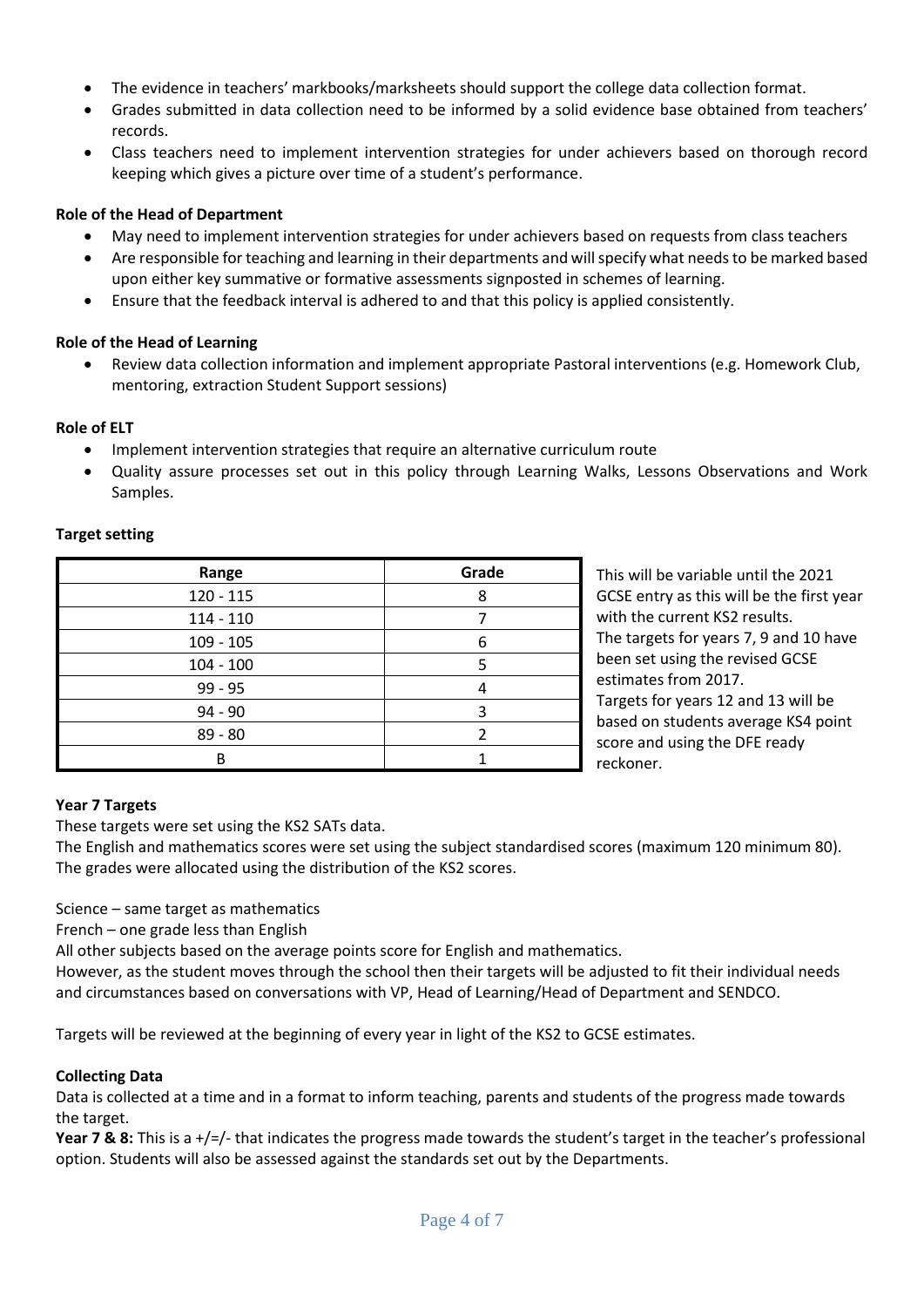**Year 9,10 & 11:** The data collected will be GCSE grades 1 to 9 followed by A, B or C to indicate the security of the A being most secure.

- Current GCSE grade
- Predicted GCSE grade
- Students will also receive a statement of results after their annual internal exams.
- Students will also be assessed against the standards in Appendix 1.

**Key Stage 5:** The data collected will be A-level grades A\* to E followed by 1,2 or 3 to indicate the security of the 1 being most secure.

- Current A-level grade
- Predicted A-level grade
- In addition, students will be assessed on attendance, attitude to learning and homework on a 1 to 4 scale, 1 being outstanding.

### **Monitoring of data collection**

After each data collection point there is a Department meeting were the team will sample each other's data and ensure the accuracy and integrity of the data. The Head of Department will be final arbiter of any inconstancies. Particular attention will be paid to the data of Pupil Premium students to ensure that from year 7 the gap is narrowing. Teams need to be aware of the data of CIC and SEND students and contact Learning Support if there are any concerns.

#### **Analysis of data**

#### **Year 7 and 8:**

Teams will be given a copy of the data they have entered in spreadsheet form. A summary of the implications:

|              | Autumn           |           |          |                              |           |        |
|--------------|------------------|-----------|----------|------------------------------|-----------|--------|
| Subject      | Yr. 7 Attainment |           |          | Yr. 7 Attainment<br>Grade 4+ |           |        |
|              | Grade $5 +$      |           |          |                              |           |        |
|              | All              | <b>PP</b> | EHP/K    | All                          | <b>PP</b> | EHP/K  |
| Art          | 61.27%           | 41.48%    | 14.29%   | 78.87%                       | 41.38%    | 33.33% |
| <b>Music</b> | 61.77%           | 41.38%    | 14.29%   | 76.76%                       | 58.62%    | 14.29% |
| Drama        | 61.97%           | 37.93%    | 14.29%   | 76.76%                       | 55.17%    | 28.57% |
| Food         | 33.33%           | 35.71%    | $0.00\%$ | 41.67%                       | 35.71%    | 0.00%  |
| DT           | 39.13%           | 26.67%    | 13.33%   | 55.07%                       | 53.33%    | 13.33% |
| Cohort       | 142              | 29        | 21       | 142                          | 29        | 21     |

### **Year 9. 10 and 11**.

After each data collection in addition to the data being placed in 4Matrix teams will be given the following:

- Summary of school data
- Student level Progress 8 contribution
- Spreadsheet of behaviour, effort and homework data.

### **Year 12 and 13**

After each data collection in addition to the data being placed in 4Matrix teams will be given the student level traffic light sheets.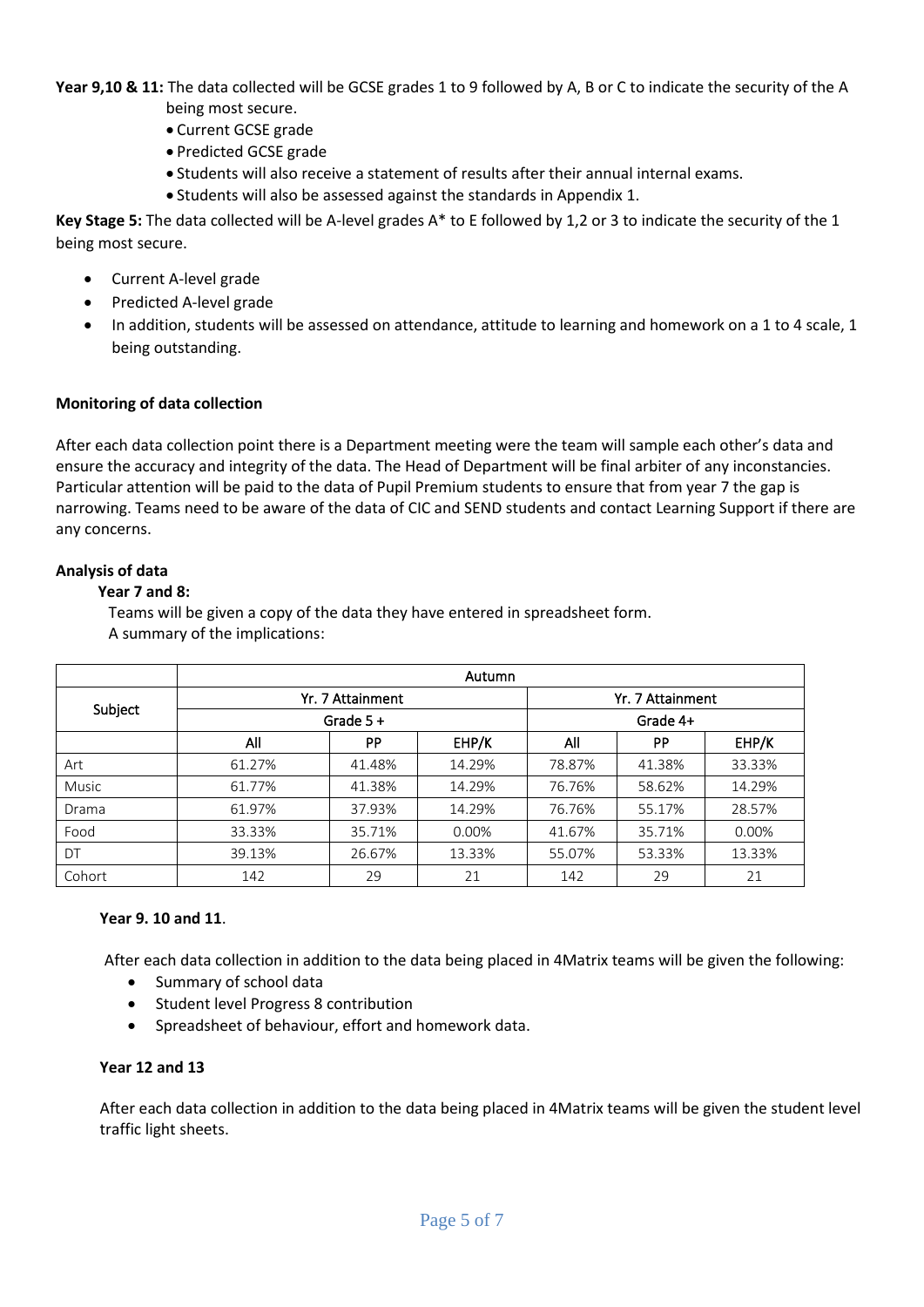### **Interventions**

For all years after each data drop Heads of Department, Heads of Learning and ELT will identify students:

- Academically this will be progress against target. The first step is always intervention in the classroom with a follow up of contacting parents.
- Homework students who are a cause for concern in several subjects will be expected to attend weekly homework recovery.
- Classwork/behaviour monitored by HOL.

## **Data points throughout the year.**

•

The data points are spread across the year to balance staff workload and to ensure that the data collected is relevant to the students and parents.

#### **Appendix 1 - KS3 and 4 Report Descriptors BEHAVIOUR**

| 1= Excellent           | Self-motivated and able to work independently. Approach to lessons is positive, purposeful<br>and attentive and teacher's instructions are always followed. Always able to work without<br>disrupting or disturbing others, whether working individually, in pairs or in groups.           |
|------------------------|--------------------------------------------------------------------------------------------------------------------------------------------------------------------------------------------------------------------------------------------------------------------------------------------|
| $2 = Good$             | Focused and attentive and quickly follows teacher's instructions. Tasks are carried out with<br>minimum intervention from the teacher. Able to work in a range of classroom situations<br>with only minimum supervision.                                                                   |
| 3= Inconsistent        | Usually able to concentrate well on work but may lose focus from time to time. Not always<br>able to work effectively in groups or work without teacher input or supervision. Sometimes<br>needs reminding of classroom rules, but usually returns to being on task.                       |
| $4=$<br>Unsatisfactory | Often off task, or needs to be reminded of classroom rules and sanctions. Disturbs the<br>learning of others and behaviour has a negative impact both on ability of other pupils to<br>make progress. Teacher's instructions often have to be repeated or reinforced to have an<br>impact. |

## **CLASSWORK**

| 1= Excellent    | Work always completed diligently and to a standard that matches or exceeds current<br>levels/grades. Self-motivated and enthusiastic; shows pride in work and determination to<br>master new skills and grain new understanding. Fully and actively engaged in lessons and<br>works effectively both individually and in groups. Achieves performance criteria for<br>individual pieces and also puts into effect previous suggestions for further improvement<br>from the teacher when attempting new work. Always arrives at lessons fully prepared with<br>all necessary equipment. |
|-----------------|----------------------------------------------------------------------------------------------------------------------------------------------------------------------------------------------------------------------------------------------------------------------------------------------------------------------------------------------------------------------------------------------------------------------------------------------------------------------------------------------------------------------------------------------------------------------------------------|
| $2 = Good$      | Work is completed carefully and usually matches individual capability. Presentation is good<br>and care taken to complete tasks to a good standard. Willingly takes part in lessons and<br>works effectively with other students when necessary. Keen to improve performance and<br>demonstrates use of criteria, model answers and notes given by the teacher to show what<br>successful work looks like. Subject to occasional reminders, arrives at lessons regularly<br>arrives at lessons without necessary equipment or kit.                                                     |
| 3= Inconsistent | Work in class usually completed to an acceptable standard but occasionally rushed or barely<br>satisfactory. Completes tasks without full reference to guidance on what successful results<br>or improvements should look like. Sometimes appears to take insufficient time or care with<br>work. Not always able to focus effort consistently when working with others. Subject to<br>occasional reminders, normally arrives at lessons with necessary equipment and kit.                                                                                                             |
| $4=$            | Insufficient time or care taken over work on a frequent basis. Work sometimes has to be                                                                                                                                                                                                                                                                                                                                                                                                                                                                                                |
| Unsatisfactory  | repeated, or the teacher needs to provide additional intervention or supervision because it                                                                                                                                                                                                                                                                                                                                                                                                                                                                                            |